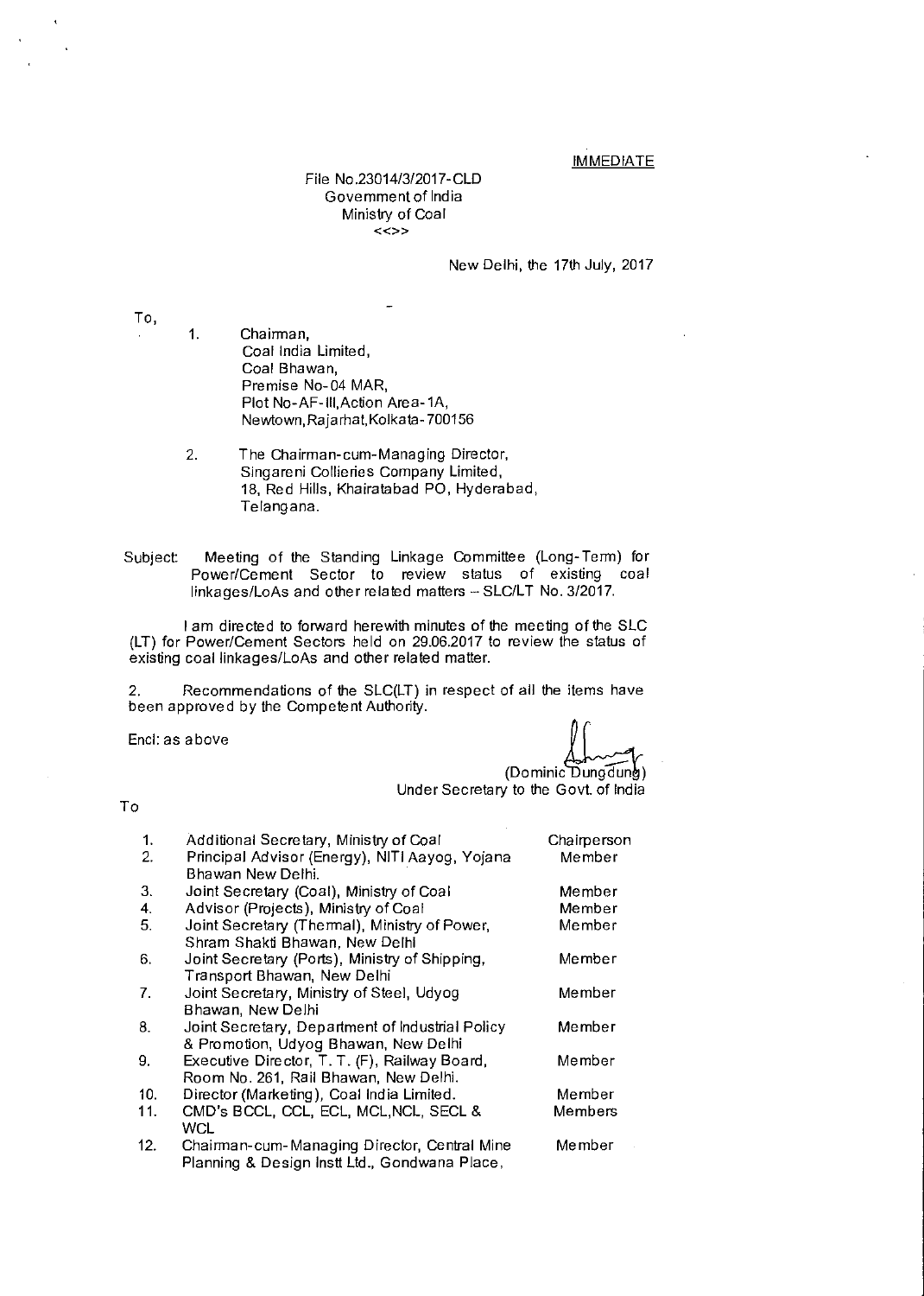Kanke Road, Ranchi.

- 13. Chairman, Central Electricity Authority, Sewa Member Bhawan, RK Puram, New Delhi
- 
- 14. Chairman, NTPC, Scope Complex, Lodhi Road, Member
- 
- 15. New Delhi-110003<br>16. Joint Secretary (CA-Ill Section), Ministry of Coal Joint Secretary (CA-III Section), Ministry of Coal CEO, Patratu Vidyut Utpadan Nigam Ltd., Post-Patratu, Dist-Ramgarh-829119, Jharkhand.

Copy to:

(i) Director (Technical), CIL ii) GM (S&M), CIL, Kolkata iii) CGM (CP), CIL, Kolkata iv) GM (S&M), CIL, Delhi.

Copy also to:-1. PS to Minister of State (I/C) for Power, Coal, NRE and Mines 2. OSD to MoS (I/C) for Coal 3. PSO to Secretary (Coal) 4. PPS Mines 2. OSD to MoS (*I/C*) for Coal 3. PSO to Secretary (Coal) 4. PPS to Additional Secretary (Coal) 5. PPS to Joint Secretary (RKS), 6. PPS to to Additional Secretary (Coal) 5. PPS to Joint Secretary (RKS), Joint Secretary(RPG), 7. PPS to Joint Secretary (VB).

Copy also  $\sqrt{s}$  NIC, Ministry of Coal with the request to place it on the Website of the Ministry for information of all concerned.

(Dominic Dungdung)

Under Secretary to the Govt of India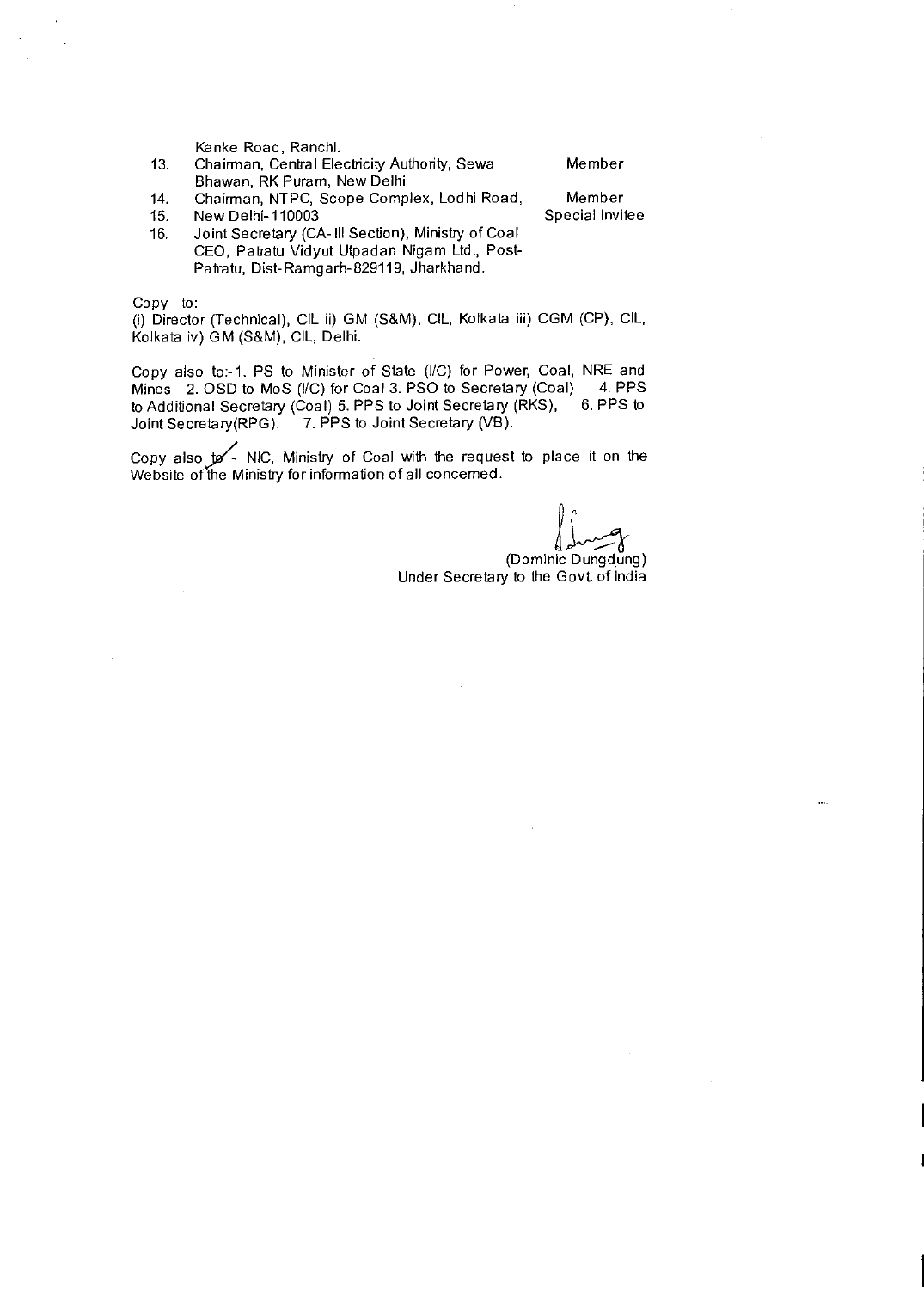## No. 23014/3/2017-CPD Government of India Ministry of Coal

## New Delhi, Dated 17July, 2017

Minutes of the meeting of the Standing Linkage Committee (Long Term) for Power Sector held on 29.06.2017.

A meeting of the Standing Linkage Committee (Long Term) for Power Sector was held on 29.062017 under the Chairmanship of Additional Secretary (Coal) to review the status of existing coal linkages/LoAs, consider grant of bridge linkage and other related matter.

| Agenda                                                                                                                       | Brief Description  <br>the<br>Agenda<br>of<br>it em                                                                                                                                                                                                                                                                                                                        | of<br>Summary<br>discussions                                                                                                                                                                                                                                                                                                                                       | Recommendations<br>with reasons                                                                                                                            |
|------------------------------------------------------------------------------------------------------------------------------|----------------------------------------------------------------------------------------------------------------------------------------------------------------------------------------------------------------------------------------------------------------------------------------------------------------------------------------------------------------------------|--------------------------------------------------------------------------------------------------------------------------------------------------------------------------------------------------------------------------------------------------------------------------------------------------------------------------------------------------------------------|------------------------------------------------------------------------------------------------------------------------------------------------------------|
| Agenda Item<br>No. 1<br>Confirmation                                                                                         | Confirmation of the<br>of<br><b>Minutes</b><br>the<br>SLC(LT)<br>meeting<br>held on 29.03.2017                                                                                                                                                                                                                                                                             | There<br>were<br>no<br>from<br>comments<br>any side.                                                                                                                                                                                                                                                                                                               | <b>Minutes</b><br>the<br>0f<br>SLC(LT)<br>meeting<br>held on 29.03.2017<br>are approved.                                                                   |
| the<br>of<br><b>Minutes</b><br>of<br>the SLC(LT)<br>meeting<br>held<br>on<br>29.03.2017                                      |                                                                                                                                                                                                                                                                                                                                                                            |                                                                                                                                                                                                                                                                                                                                                                    |                                                                                                                                                            |
| Agenda Item<br>No. 2                                                                                                         | Ministry of Coal vide<br><b>OM</b><br>dated<br>it s<br>22.05.2017                                                                                                                                                                                                                                                                                                          | It was intimated<br><b>NTPC</b><br>bγ<br>that<br>Gadarwara Unit -                                                                                                                                                                                                                                                                                                  | After deliberations,<br>the<br>SLC(LT)<br>recommended<br>for                                                                                               |
| Request<br>received<br>from<br>M <sub>0</sub> P<br>for grant of<br>Coal<br>linkages<br>Central<br><b>Sector</b><br>Projects. | requested Ministry<br>of Power to fumish<br>its<br>recommendations<br>respect<br>оf<br>in<br>Central/State<br>requiring<br>Gencos<br>Coal linkages as per<br>para 1 (B) (i) of new<br>Power Sector Coal<br>linkage policy. MoP<br>vide<br><b>OM</b><br>dated<br>05.06.2017<br>has<br>requested to grant<br>linkages to<br>Coal<br>Central<br>following<br>Sector Projects: | $\mathbf 1$<br>will<br>get<br>commissioned by<br>July, 2017, Unit-2<br>likely<br>to<br>be<br>İS.<br>commissioned by<br>March, 2018 and<br>Unchahar Unit-4<br>already<br>has<br>commissioned<br>in.<br>March, 2017.<br>h It<br>was informed by<br><b>DVC</b><br>that<br>Raghunathpur<br>Phase-1 has been<br>commissioned<br>and that phase-II<br>of<br>DVC<br>which | grant of linkages to<br>the four TPPs as<br>per para 1(B)(i) of<br><b>SHAKTI.</b><br>Coal<br>linkages to all the<br>four TPPs shall be<br>issued from CIL. |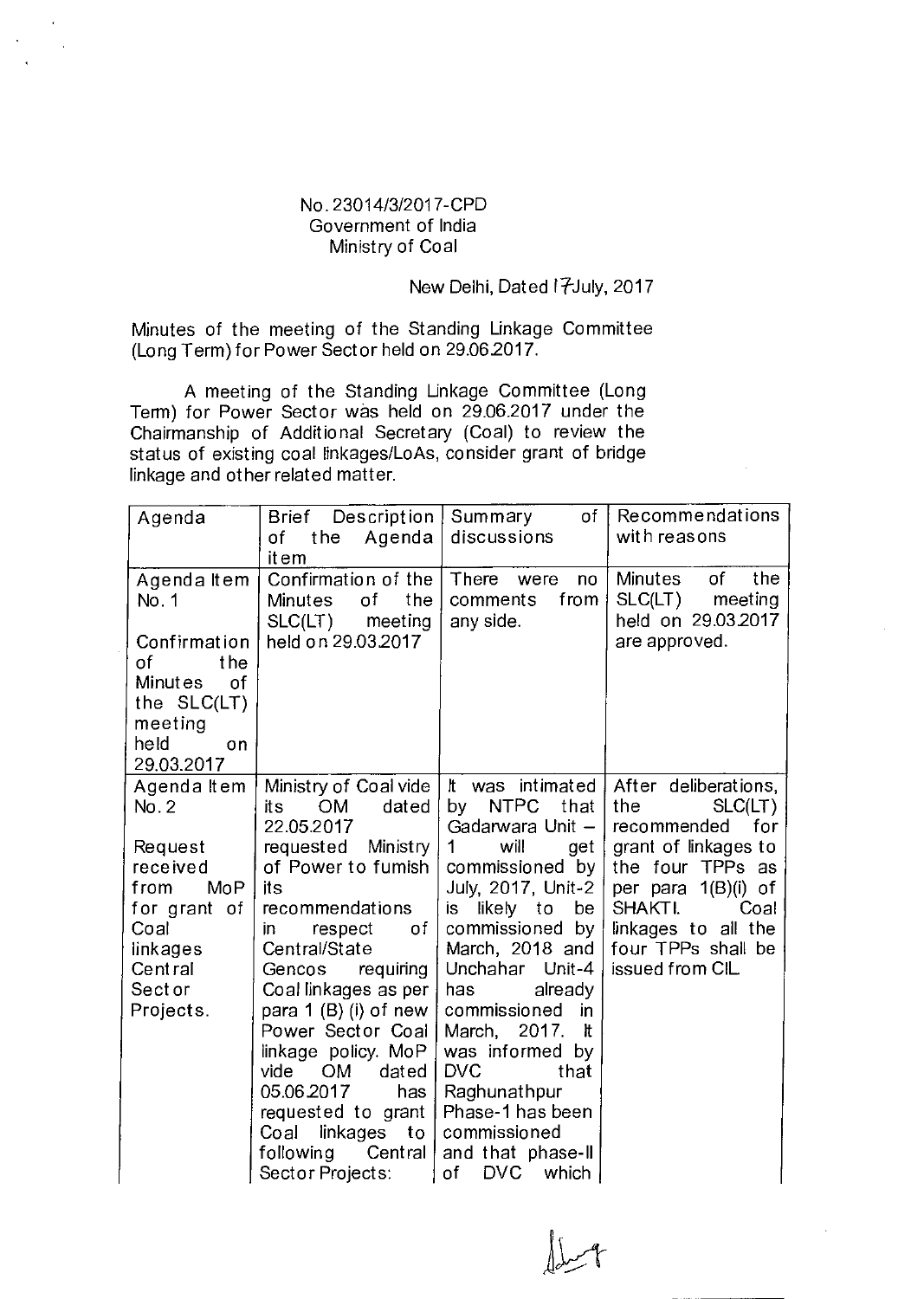|                                                                                                                  | Gadarwara<br>i.<br>MW) STPS of<br>(2x800)<br><b>NTPC</b><br>Unchahar-IV<br>ii.<br>(1x500 MW) of NTPC<br>Raghunathpur<br>iii.<br>TPS, Phase-I (2x600MW)<br>ofDVC<br>Mahanadi Basin<br>iv.<br>Power Ltd (MBPL) 2x800<br>MW of MCL<br>MoP has                                                                                                                                                                                                                                                                                                                                                                                                                                                                               | was having coal<br>linkage has been<br>shelved and shall<br>not be coming up.                                                                                                                                                                                                                                                                                                                                                                                                                   |                                                                                                                                         |
|------------------------------------------------------------------------------------------------------------------|--------------------------------------------------------------------------------------------------------------------------------------------------------------------------------------------------------------------------------------------------------------------------------------------------------------------------------------------------------------------------------------------------------------------------------------------------------------------------------------------------------------------------------------------------------------------------------------------------------------------------------------------------------------------------------------------------------------------------|-------------------------------------------------------------------------------------------------------------------------------------------------------------------------------------------------------------------------------------------------------------------------------------------------------------------------------------------------------------------------------------------------------------------------------------------------------------------------------------------------|-----------------------------------------------------------------------------------------------------------------------------------------|
|                                                                                                                  | that<br>CEA<br>stated<br>recommended<br>has.<br>for coal linkages to<br>the above projects.                                                                                                                                                                                                                                                                                                                                                                                                                                                                                                                                                                                                                              |                                                                                                                                                                                                                                                                                                                                                                                                                                                                                                 |                                                                                                                                         |
|                                                                                                                  | The SLC (LT) to<br>take a view in the<br>matter.                                                                                                                                                                                                                                                                                                                                                                                                                                                                                                                                                                                                                                                                         |                                                                                                                                                                                                                                                                                                                                                                                                                                                                                                 |                                                                                                                                         |
| Agenda Item<br>No. 3.                                                                                            | of<br>The<br>issue<br>of<br>extension<br>Condition                                                                                                                                                                                                                                                                                                                                                                                                                                                                                                                                                                                                                                                                       | Ministry of Power<br>stated that it has<br>already                                                                                                                                                                                                                                                                                                                                                                                                                                              | <b>Based</b><br>the<br>on<br>recommendation of<br>Ministry of Power,                                                                    |
| Extension of<br>for<br>time<br>fulfilment of<br>Condition<br>Precedent<br>clause<br>no.<br>2.8.2.3<br>of<br>FSA. | Precedent<br>clause<br>No. 2.8.2.3 of FSA<br>was placed before<br>the SLC $(LT)$ in its<br>held<br>meeting<br>on <sub>1</sub><br>17.07.2015<br>in<br>the<br>of<br>context<br>a l<br>TPP. I<br>particular<br>the<br>However,<br>Committee made a<br>general<br>recommendation<br>that extension of fact<br>time for fulfilling all sufficient<br>condition  <br>the<br>precedent<br>of<br>all  <br>projects,  <br>such<br>except $COD$ and<br>commissioning may<br>be granted upto<br>31.03.2016.<br>The $ $<br>recommendation of term and medium<br>the $SLC$ (LT) was   term PPAs will be<br>submitted to the available in the<br>competent<br>authority,<br>ie.<br>Hon'ble $MoS$ ( <i>IC</i> ) be extended upto<br>for | recommended for<br>extension<br>of<br>Condition<br>Precedent<br>(CP)<br>clause $2.8.2.3$ up<br>31.03.2020<br>to<br>vide its OM No.<br>FU-4/2016-IPC<br>dated 21.03.2016<br>this<br>that<br>and<br>recommendation<br>was due to the<br>that<br><b>PPA<sub>s</sub></b><br>were not available<br>the<br>market.<br>in<br>Ministry of Power<br>further<br>stated<br>that as<br>it is<br>unlikely<br>that<br>sufficient<br>long<br>market, the CP<br>clause $2.8.2.3$ may<br>Coal.   March,<br>2020. | SLC(LT)<br>recommended that<br>2823<br>CP clause<br>may be extended<br>up to 31.03.2020 for<br>all TPPs<br>having<br>FSA <sub>s</sub> . |

 $\bigcup_{i=1}^{n} \sum_{j=1}^{n} \frac{1}{j} \sum_{j=1}^{n} \frac{1}{j} \sum_{j=1}^{n} \frac{1}{j} \sum_{j=1}^{n} \frac{1}{j} \sum_{j=1}^{n} \frac{1}{j} \sum_{j=1}^{n} \frac{1}{j} \sum_{j=1}^{n} \frac{1}{j} \sum_{j=1}^{n} \frac{1}{j} \sum_{j=1}^{n} \frac{1}{j} \sum_{j=1}^{n} \frac{1}{j} \sum_{j=1}^{n} \frac{1}{j} \sum_{j=1}^{n} \frac{1}{j} \sum_{j=$ 

 $\frac{1}{\sqrt{2}}$ 

 $\cdot$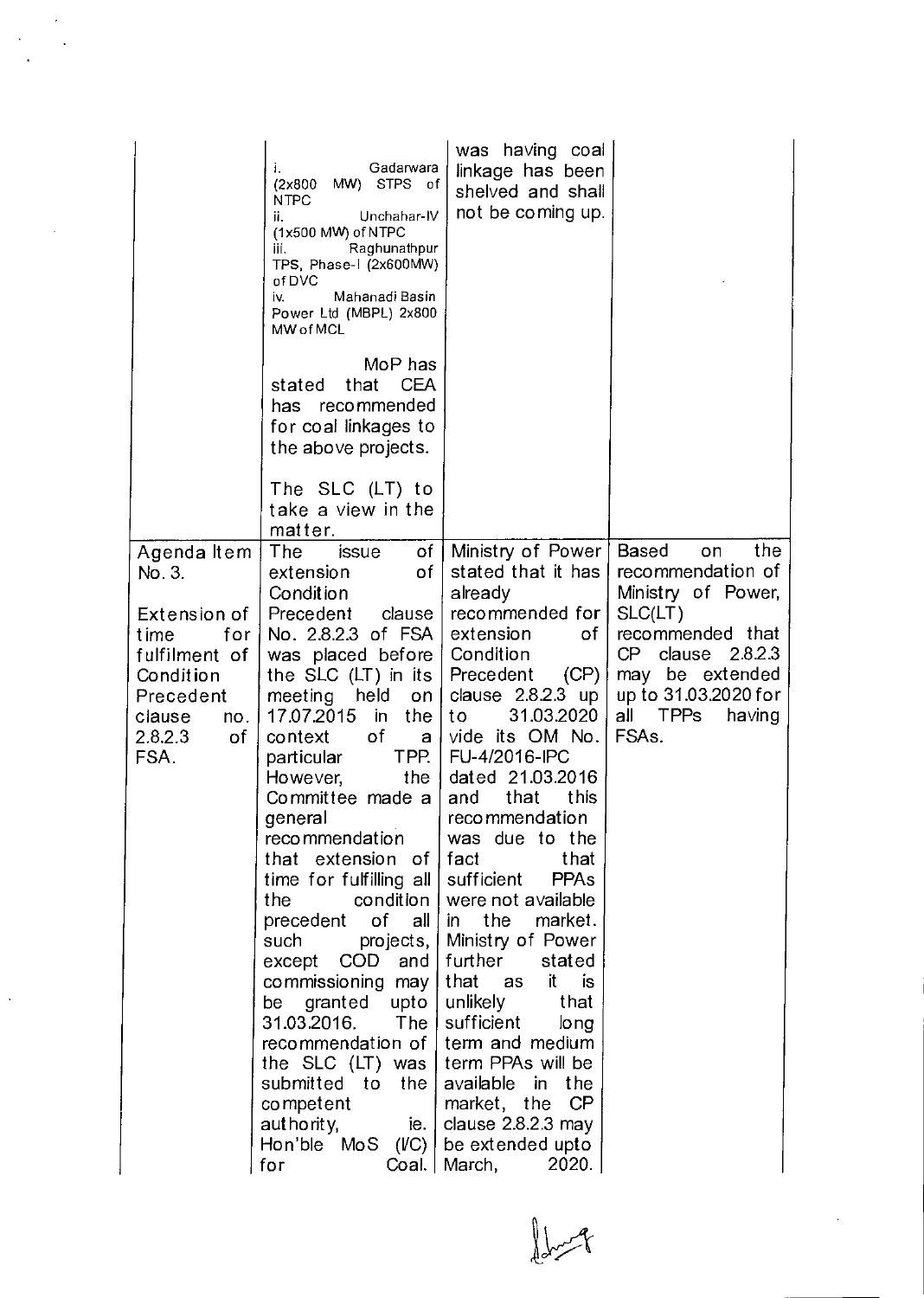| Competent<br>authority directed<br>that a policy may be<br>formulated in this<br>regard.<br>MoP vide its O.M.<br>dated 21.03.2016<br>recommended that<br>extension of time<br>for fulfilling the<br>Purchaser's<br>Conditions<br>Precedent covered<br>under clause 2.8.2.3<br>of FSA (relating to<br>signing of PPA) may<br>be granted up to<br>31 <sup>st</sup> March, 2020.<br>However, in view of<br>the<br>recommendation of<br>$(LT)$ for<br>SLC<br>extension of time<br>for fulfilling all the<br>condition precedent<br>except COD and<br>commissioning,<br>MoP was requested<br>to fumish its views<br>on extension<br>οf<br>time for fulfilling all<br>CPs.<br>the<br>Subsequently, MoP<br>requested MoC to<br>the<br>consider<br>extension of<br>the<br>time period<br>for<br>fulfilment<br>CP<br>of<br>mentioned<br>in<br>Clause 2.8.2 for FSA<br>upto<br>holders<br>revised<br>οf<br>date<br>COD/anticipated<br>commissioning. | Ministry of Power<br>stated that the<br>SHAKTI policy<br>also provides for<br>period upto<br>March, 2022 for<br>commissioning of<br>projects which<br>could not get<br>commissioned by<br>March, 2015,<br>therefore, taking<br>analogy from this<br>CP clause<br>the<br>may be extended<br>up to 31.03.2020<br>this<br>and<br>extension in CP<br>be<br>should<br>applicable to all<br>TPP <sub>S</sub> . |
|--------------------------------------------------------------------------------------------------------------------------------------------------------------------------------------------------------------------------------------------------------------------------------------------------------------------------------------------------------------------------------------------------------------------------------------------------------------------------------------------------------------------------------------------------------------------------------------------------------------------------------------------------------------------------------------------------------------------------------------------------------------------------------------------------------------------------------------------------------------------------------------------------------------------------------------------|----------------------------------------------------------------------------------------------------------------------------------------------------------------------------------------------------------------------------------------------------------------------------------------------------------------------------------------------------------------------------------------------------------|
| The clause 2.8.2 is<br>as below:<br>The<br>2.8.2.1<br>shall<br>Purchaser                                                                                                                                                                                                                                                                                                                                                                                                                                                                                                                                                                                                                                                                                                                                                                                                                                                                   |                                                                                                                                                                                                                                                                                                                                                                                                          |

 $\int d\omega$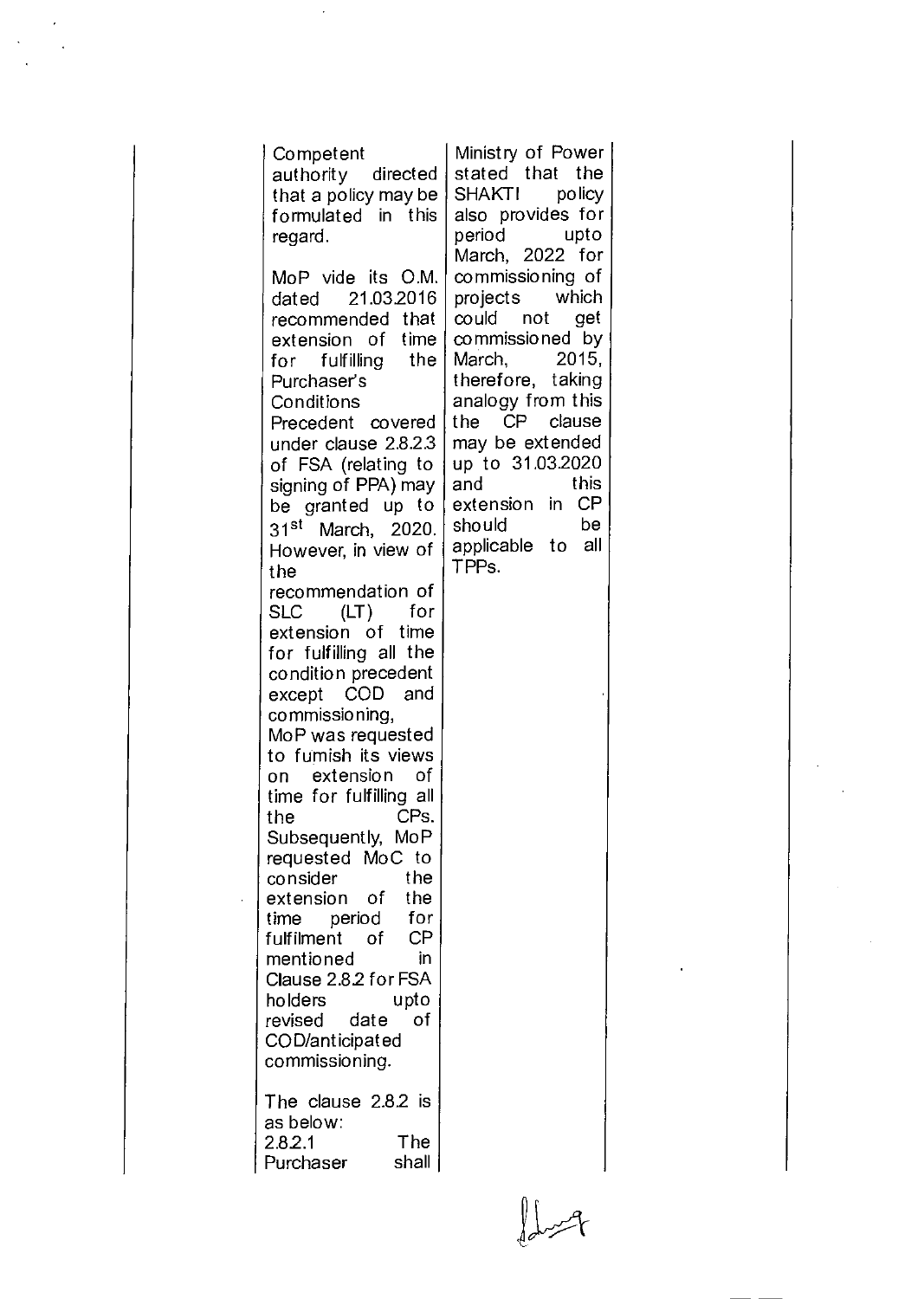have obtained from the lawful authority all necessary clearances, authorizations, approvals and permissions required for construction, commissioning, operation and maintenance of the Plant. 2.8.2.2 The<br>purchaser shall purchaser have completed the construction and the completion of such construction along with readiness of the power plant for lighting up has been certified by an Independent Engineer within the Condition Precedent Period. 2.8.2.3 [Applicable to Purchaser who has signed FSA without entering into long term PPA] The Purchaser shall have to furnish the long term Power Purchase Agreements (PPA) either directly with **Distribution Companies** (DISCOMs) or through Power Trading Company (ies) (PTC) who<br>has/have signed has/have back to back PPA(s) (long term) with DISCOMs within the Condition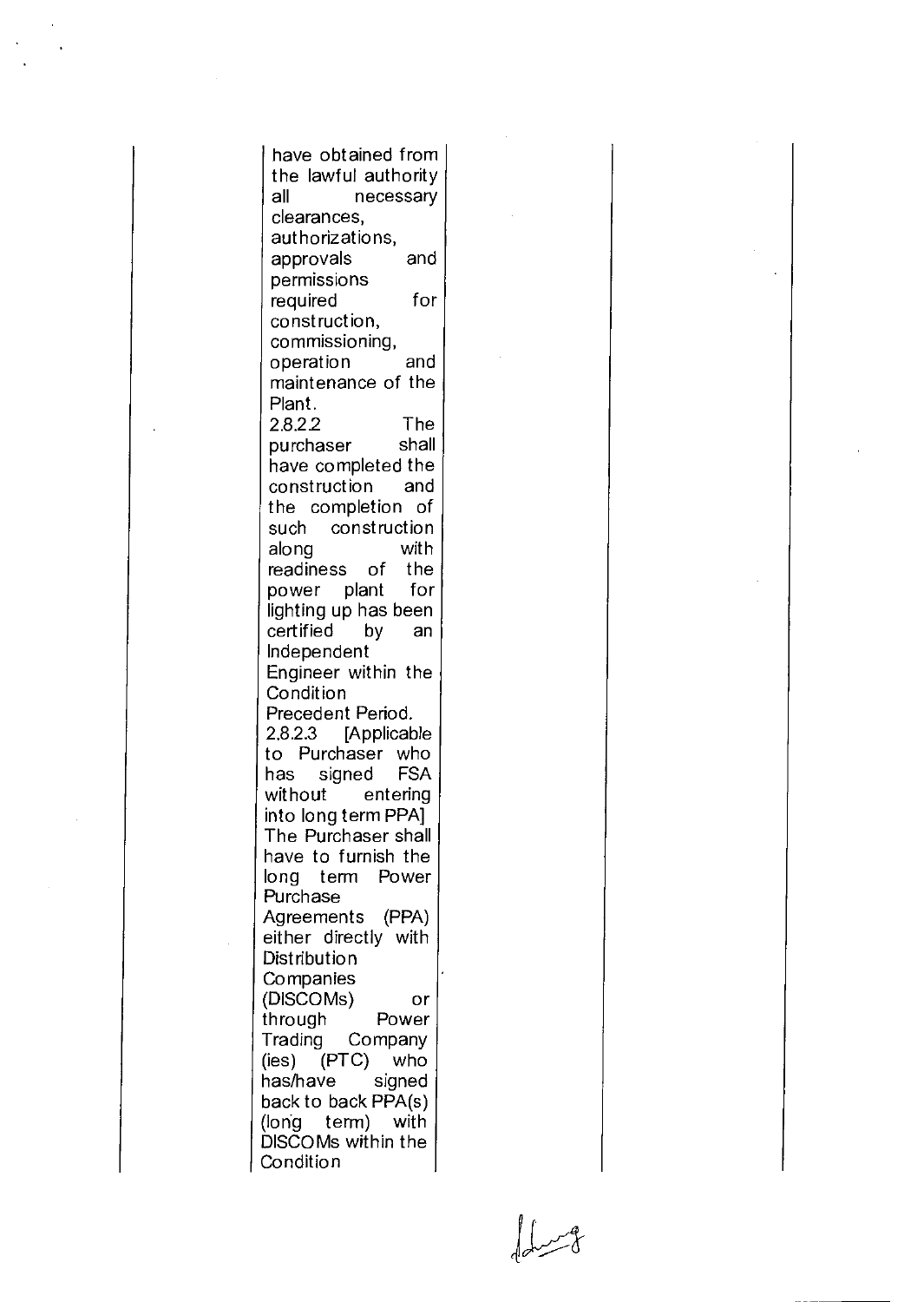Precedent (CP) period as per clause 2.83.1. SLC (LT) in its<br>meetings dated meetings 21.062016 recommended that **Condition** Precedent clause No. 2.823 of FSA should considered for extension of time period for fulfilment upto March 2017. However, during the SLC (LT) meeting held on 01.09.2016, representative of NTPC indicated<br>that MoP had that MoP recommended for extension of time for fulfillment of conditions under<br>clause 2.8.2. clause Minutes of the SLC (LT) meeting held on 21.062016 were approved with the modification that expression "Condition Precedent clause No. 2.82.3" would be replaced by "Condition Precedent clause No. 2.8.2". Issue of extension of time for fulfilment **Condition** Precedent clause no. 2.82.3 of FSA beyond March, 2017 was considered in the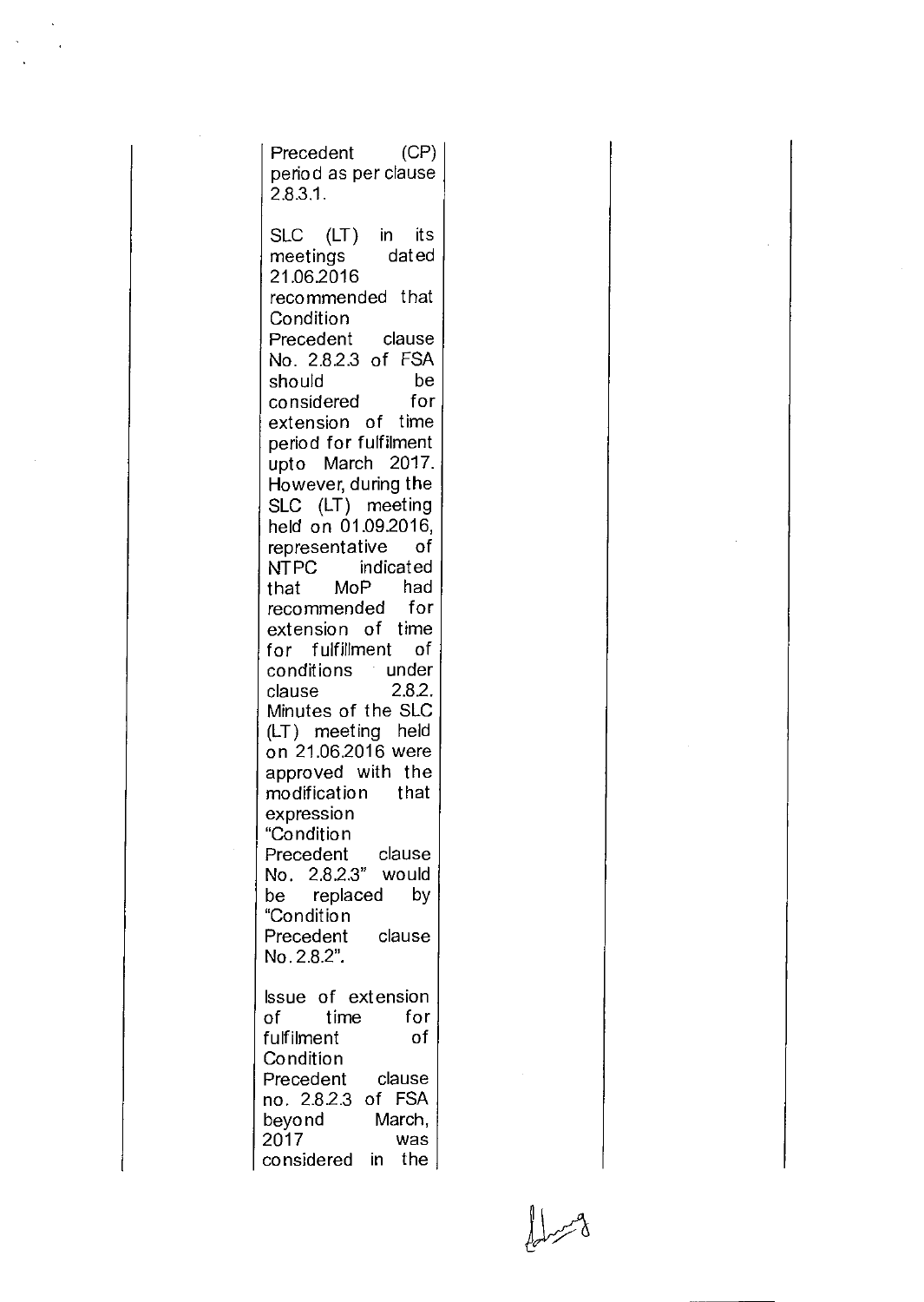|                                                                                                                            | SLC (LT) meeting<br>held on 29.03.2017.<br><b>SLC</b><br>(LT)<br>for<br>recommended<br>extension of time<br>period for fulfilment<br>upto 31.03.2018.<br>File was submitted<br>for approval of the<br>Competent<br>Authority. It was<br>decided that there<br>should<br>be<br>reasons/justification<br>from MoP on the<br>proposed extension<br>date of 31.03.2020<br>and similarly, reason<br>why<br>SLC-LT<br><b>is</b><br>recommending up<br>31.03.2018.<br>to to<br>Secretary (Coal)<br>directed to discuss<br>the issue in the next<br>meeting of SLC(LT)<br>make<br>and<br>recommendations<br>duly supported by<br>reasons thereof. |                                                                                                                                                                                                                                                                                              |                                                                                                                                                                                                                                                                                                                                                                                                                                                               |
|----------------------------------------------------------------------------------------------------------------------------|-------------------------------------------------------------------------------------------------------------------------------------------------------------------------------------------------------------------------------------------------------------------------------------------------------------------------------------------------------------------------------------------------------------------------------------------------------------------------------------------------------------------------------------------------------------------------------------------------------------------------------------------|----------------------------------------------------------------------------------------------------------------------------------------------------------------------------------------------------------------------------------------------------------------------------------------------|---------------------------------------------------------------------------------------------------------------------------------------------------------------------------------------------------------------------------------------------------------------------------------------------------------------------------------------------------------------------------------------------------------------------------------------------------------------|
|                                                                                                                            | The SLC (LT) to<br>take a view in the<br>matter.                                                                                                                                                                                                                                                                                                                                                                                                                                                                                                                                                                                          |                                                                                                                                                                                                                                                                                              |                                                                                                                                                                                                                                                                                                                                                                                                                                                               |
| Agenda Item  <br>No. 4<br>Additional<br>Coal<br>for $ $<br>increased<br>$capacity$ of $ $<br><b>RTPP</b><br>of<br>APGENCO. | of<br>Requests<br>to Unit $-6$ of<br>Rayalseema TPS<br>were taken up in<br>the meeting of the<br>SLC (LT) held on<br>21.06.2016.<br>Requests<br>$\mathsf{of}$<br>APGENCO were as<br>under:<br>To revalidate  <br>а.<br>the present $LoA$<br>dated 18.03.2009.<br>b. To exempt $\vert$<br>for submission of<br>additional CGs.                                                                                                                                                                                                                                                                                                             | The PP informed   SLC(LT)<br>$requirement$ of<br>coal for the<br>additional 100MW<br>as they will be<br>using coal after<br>washing. The PP<br>also informed<br>that as<br>per<br>recommendations<br>of CEA it<br>has<br>enhanced its<br>capacity from 500<br>MW to 600 MW<br>and for 500 MW | APGENCO related that they have recommended that<br>given a high the request for<br>linkage in the season of the season of the season of the season of the season of the season of the season of the season of the season of the season of the season of the season of the season of the season of the season of th<br>for<br>additional 100 MW<br>of the TPP may be<br>through<br>routed<br>Ministry of Power<br>the<br>as per<br>provisions<br>оf<br>SHAKTI. |

 $\bar{\bar{z}}$ 

 $\int \frac{1}{\sqrt{2}}$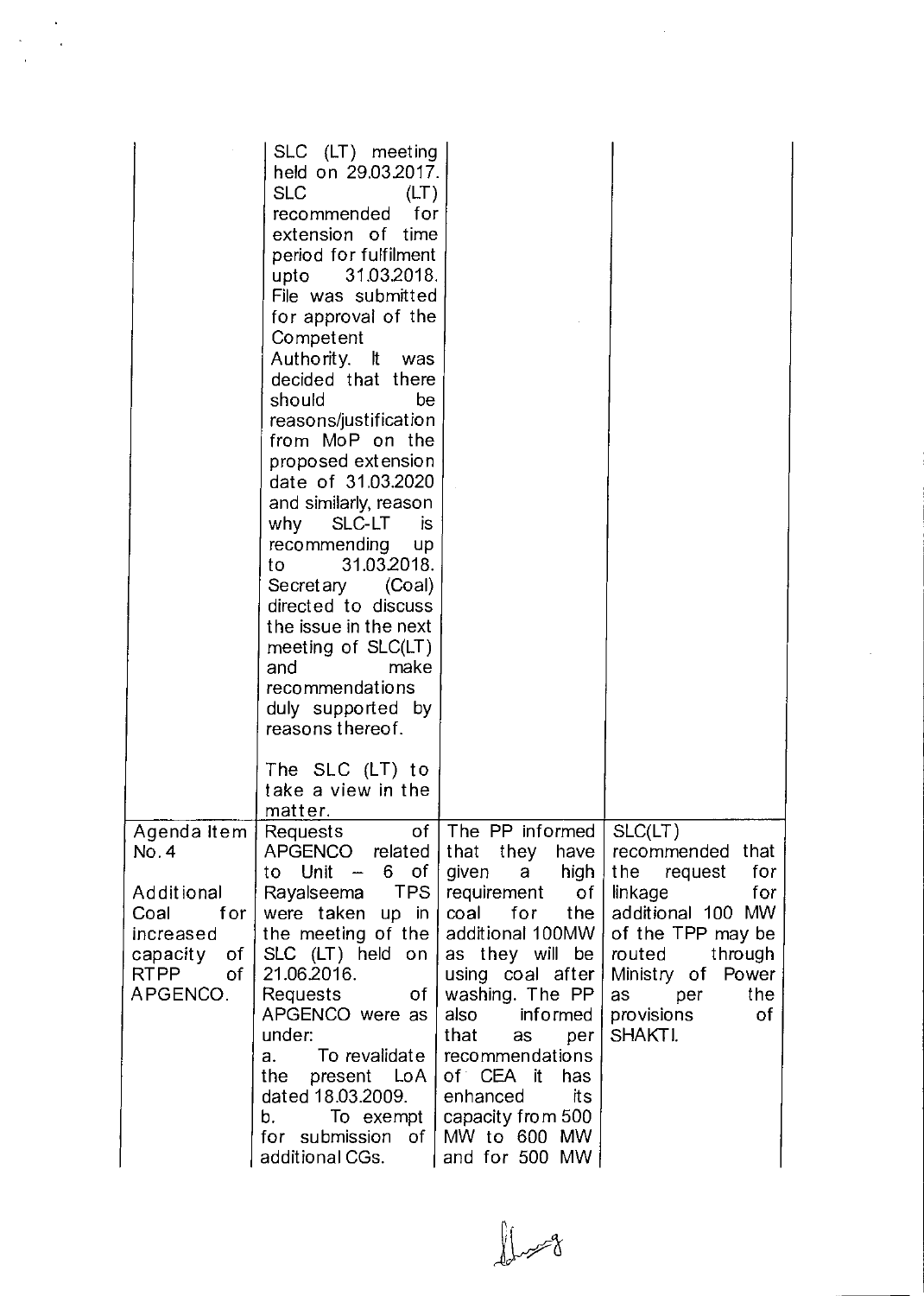| C.<br>additional 1.2 MT of<br>coal for increased<br>capacity of 100 MW                                                                                                                                                                                                                                                                                                                                                                                                                                                                                                                                                                                                                                                                                                                                                                                                                        | To sanction                                                                                                                                                                                                                                                        | LoA all activities<br>are completed. |
|-----------------------------------------------------------------------------------------------------------------------------------------------------------------------------------------------------------------------------------------------------------------------------------------------------------------------------------------------------------------------------------------------------------------------------------------------------------------------------------------------------------------------------------------------------------------------------------------------------------------------------------------------------------------------------------------------------------------------------------------------------------------------------------------------------------------------------------------------------------------------------------------------|--------------------------------------------------------------------------------------------------------------------------------------------------------------------------------------------------------------------------------------------------------------------|--------------------------------------|
| SLC(LT) considered<br>request<br>the<br><b>APGENCO</b><br>condoned the delay<br>submission<br>in<br>additional CG. MCL<br>accept<br>shall<br>additional CG and<br>thereafter<br>shall be taken<br>MCL as<br>procedure.<br>request<br>revalidate<br>LoA<br>present<br>sanction<br>additional 1.2<br>coal shall<br>reviewed<br>subsequently<br>SLC (LT), at the<br>request of PP, once<br>the CG issue was<br>resolved.<br>SLC (LT) in its meeting<br>held<br>on<br>recommended<br>for<br>LOA<br>Rayalseema TPP Stage -<br>III (Unit-6) for 500 MW.<br>APGENCO<br>had<br>that consequent<br>meeting with CEA<br>14.07.2008 over adopting<br>units<br>600MW .<br>benefits.<br>switched<br>500MW to 600MW.<br>Subsequent to request<br>received from APGENCO<br>for enhanced<br>letter<br>vide<br>05.10.2016, comments of<br>MCL were on status<br>decision taken in the SLC<br>(LT) meeting held | of<br>and<br>of<br>the<br>view<br>a<br>bγ<br>the<br>per<br>The<br>to<br>the<br>and<br>the<br>MT<br>be<br>bγ<br>02.08.2007<br>grant of<br>APGENCO's<br>stated<br>the<br>to<br>on<br>and<br>its<br><b>APGENCO</b><br>fro m<br>over<br>capacity<br>dated<br>οf<br>-on |                                      |
| 21.06.2016. MCL vide its<br>dated<br>letter<br>stated that M/s APGENCO<br>vide                                                                                                                                                                                                                                                                                                                                                                                                                                                                                                                                                                                                                                                                                                                                                                                                                | 17.12.2016<br>their letter dated                                                                                                                                                                                                                                   |                                      |

 $\bigcup_{i=1}^n\bigcup_{j=1}^n\bigcup_{j=1}^n\bigcup_{j=1}^n\bigcup_{j=1}^n\bigcup_{j=1}^n\bigcup_{j=1}^n\bigcup_{j=1}^n\bigcup_{j=1}^n\bigcup_{j=1}^n\bigcup_{j=1}^n\bigcup_{j=1}^n\bigcup_{j=1}^n\bigcup_{j=1}^n\bigcup_{j=1}^n\bigcup_{j=1}^n\bigcup_{j=1}^n\bigcup_{j=1}^n\bigcup_{j=1}^n\bigcup_{j=1}^n\bigcup_{j=1}^n\bigcup_{j=1}^n$ 

 $\ddot{\phantom{0}}$ 

 $\mathcal{O}(\frac{1}{\epsilon})$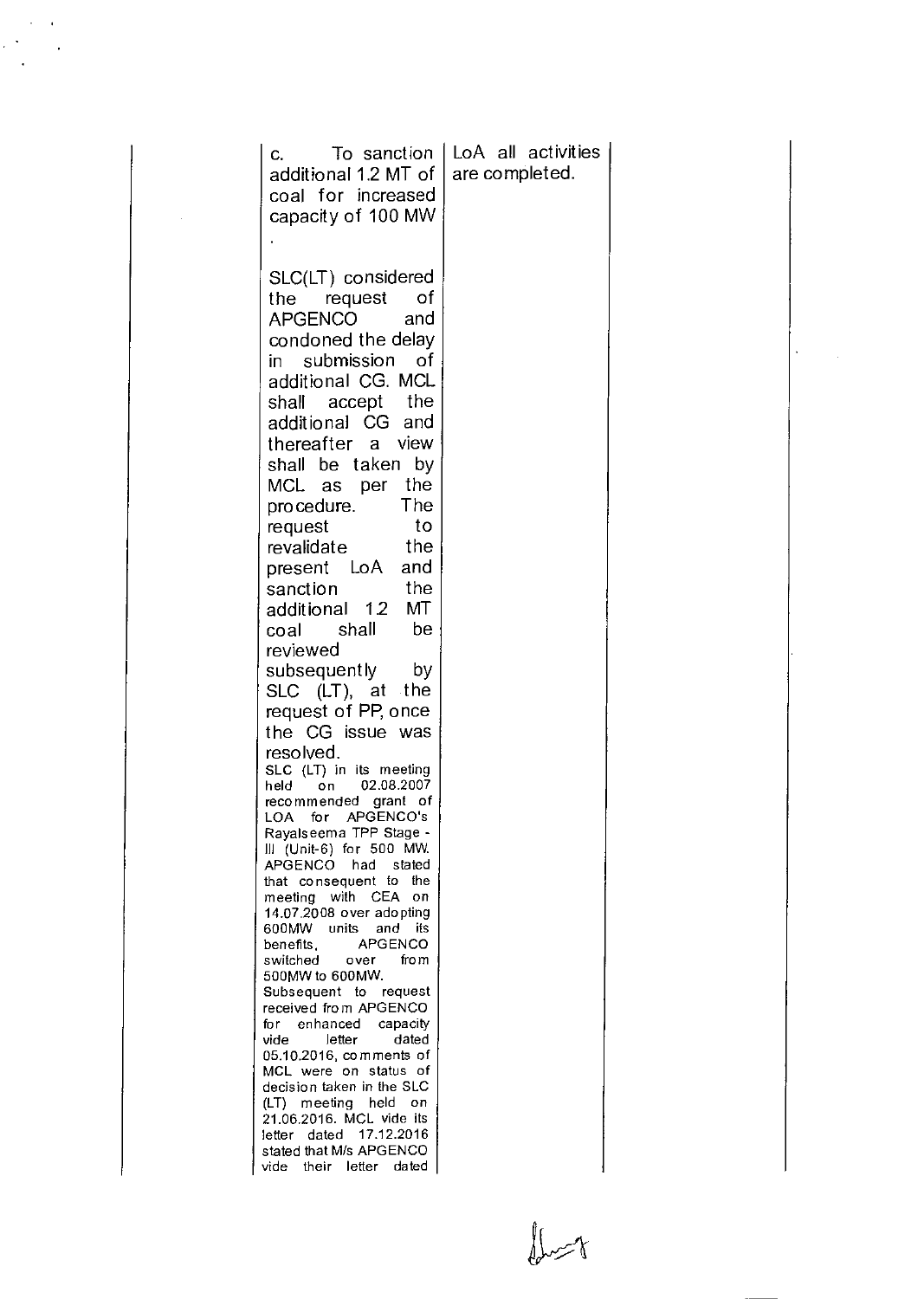|                                                                                                                                                               | 26.10.2016 has submitted  <br>the Additional CG in the<br>form of Bank Guarantee<br>(BG) covering all the<br>milestones.<br>concerned<br>The BG has also been<br>subsequently confirmed<br>from the issuing Bank.<br>MCL further stated that in<br>view of the above, it can<br>be construed that all the<br>have<br>been<br>milestones<br>M/s<br>achieved<br>by<br>their<br>for<br>APGENCO<br>Rayalseema TPS (Stage-<br>III, Unit-VI, 600 MW),<br>however, the above unit<br>does not appear in the<br>Presidential<br>Directive<br>dated 17.07.2013.<br>The SLC (LT) to take a<br>view in the matter. |                                                                                                                                                                                                                                                                                   |                                                                                                                                                                                                                                                                                    |
|---------------------------------------------------------------------------------------------------------------------------------------------------------------|---------------------------------------------------------------------------------------------------------------------------------------------------------------------------------------------------------------------------------------------------------------------------------------------------------------------------------------------------------------------------------------------------------------------------------------------------------------------------------------------------------------------------------------------------------------------------------------------------------|-----------------------------------------------------------------------------------------------------------------------------------------------------------------------------------------------------------------------------------------------------------------------------------|------------------------------------------------------------------------------------------------------------------------------------------------------------------------------------------------------------------------------------------------------------------------------------|
| Agenda Item<br>No. 5<br>оf<br>Grant<br><b>Bridge</b><br>Linkage<br>t o<br>Patratu<br>Super<br>thermal<br>power<br>project,<br>Phase-I $(3 \times$<br>800 MW). | In accordance with<br>the policy guidelines<br>of Bridge Linkage<br>notified vide MoC's<br><b>OM</b><br>no.<br>23021/3/2015-CPD<br>08.02.2016,<br>dated<br><b>PVUNL</b><br>(Patratu<br><b>Utpadan</b><br>Vidyut<br>Ltd.)<br>vide<br>Nigam<br>letter<br>their<br>no.<br>PVUNL/CEO/002<br>07.06.2017<br>dated<br>has submitted<br>an                                                                                                                                                                                                                                                                      | It was informed<br>by the PP that<br>the project is a<br>venture<br>joint<br><b>NTPC</b><br>between<br>Jharkhand<br>and<br>Government and<br>the<br>commissioning<br>the<br>date<br>for<br>project is likely to<br>50<br>months<br>be<br>The<br>now.<br>from<br>project proponent | SLC(LT)<br>recommended that<br>Bridge Linkage may<br>granted<br>to<br>be<br><b>PVUNL</b><br>from<br>the<br>date of assignment<br>allotment<br>of<br>agreement of the<br>Coal<br>Banhardih<br>Mine in favour of<br>P V U N L . Bridge<br>shall<br>linkage<br>be<br>issued from CIL. |
|                                                                                                                                                               | application for grant  <br>of Bridge Linkage to  <br>Patratu Super<br>Thermal<br>Power<br>Project, Phase-I, 3 x<br>with<br>800<br><b>MW</b><br>processing fee.<br>In the application                                                                                                                                                                                                                                                                                                                                                                                                                    | stated that even<br>though plant will<br>get<br>commissioned<br>after 50 months,<br>the bridge linkage<br>required<br>for<br>is.<br>getting timely EC.<br>It<br>was<br>also                                                                                                       |                                                                                                                                                                                                                                                                                    |
|                                                                                                                                                               | for grant of Bridge<br>Linkage PVUNL has<br>stated<br>that<br><b>Banhardih</b><br>coal<br>been<br>block has<br>allocated to PVUNL<br>(JV of NTPC and<br>Jharkhand<br>Vidyut<br>Vitran Nigam Ltd.)<br>deed<br>and                                                                                                                                                                                                                                                                                                                                                                                        | that<br>informed<br>pursuant to grant<br>of prior consent<br>of the Nominated<br>Authority<br>on<br>21.06.2017,<br>JUUNL has not<br>yet assigned the<br>allotment<br>оf<br>of   agreement                                                                                         |                                                                                                                                                                                                                                                                                    |

 $\int_{\mathcal{C}} \int_{\mathcal{C}}$ 

 $\sim$   $\sim$ 

 $\frac{1}{\sqrt{2}}\sum_{i=1}^{n} \frac{1}{\sqrt{2}} \left( \frac{1}{\sqrt{2}} \right)^{2} \left( \frac{1}{\sqrt{2}} \right)^{2}$ 

 $\label{eq:2.1} \frac{1}{\sqrt{2\pi}}\int_{\mathbb{R}^3}\frac{1}{\sqrt{2\pi}}\int_{\mathbb{R}^3}\frac{1}{\sqrt{2\pi}}\int_{\mathbb{R}^3}\frac{1}{\sqrt{2\pi}}\int_{\mathbb{R}^3}\frac{1}{\sqrt{2\pi}}\int_{\mathbb{R}^3}\frac{1}{\sqrt{2\pi}}\frac{1}{\sqrt{2\pi}}\frac{1}{\sqrt{2\pi}}\frac{1}{\sqrt{2\pi}}\frac{1}{\sqrt{2\pi}}\frac{1}{\sqrt{2\pi}}\frac{1}{\sqrt{2\pi}}\frac{1}{\sqrt{2\pi}}$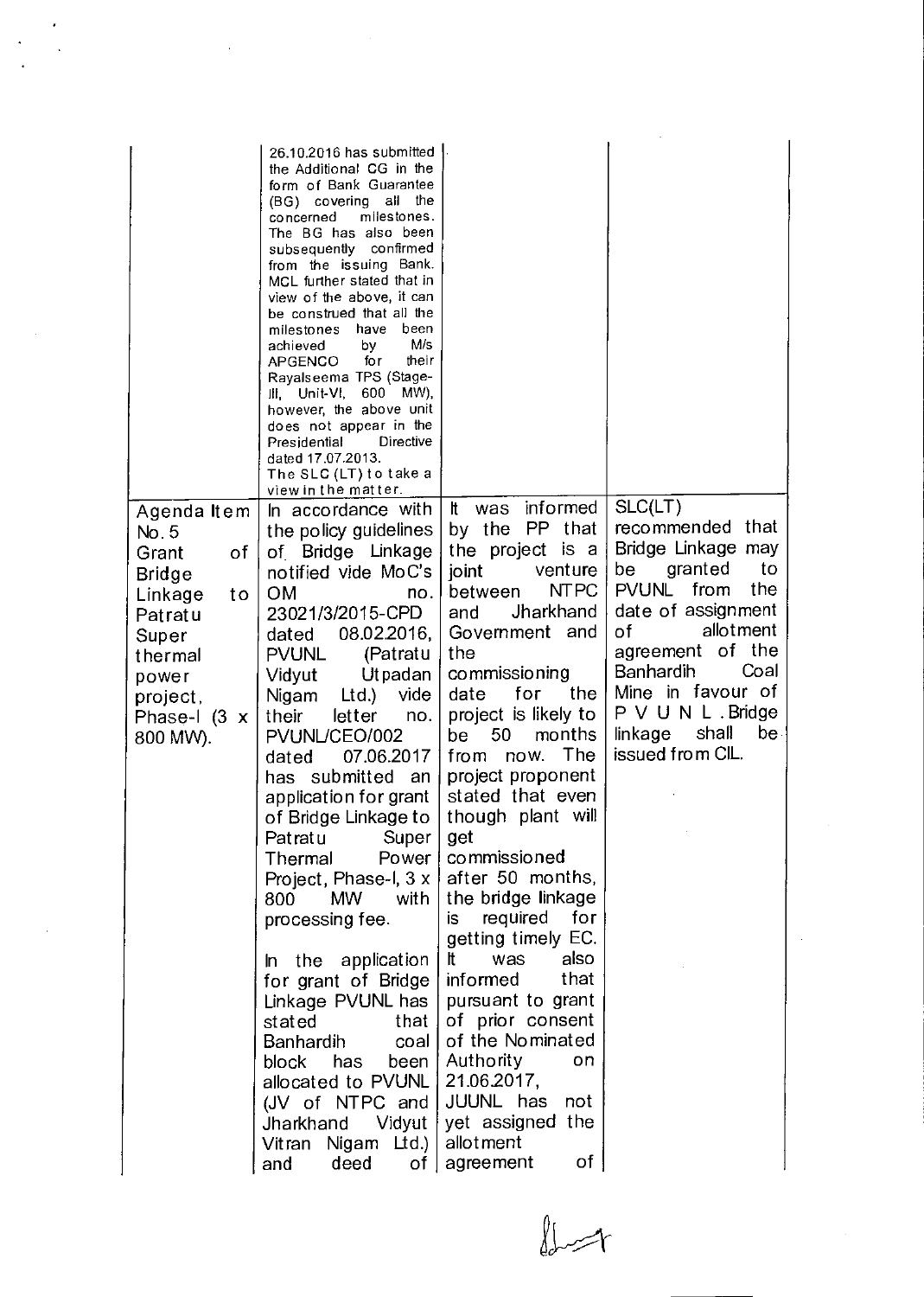| adherence                                                                                                                        | for   Banhardih<br>Coal   |  |
|----------------------------------------------------------------------------------------------------------------------------------|---------------------------|--|
| transfer of                                                                                                                      | block   Mine in favour of |  |
| from Jharkhand has   Patratu                                                                                                     | Vidyut                    |  |
| been signed with                                                                                                                 | Utpadan<br>Nigam          |  |
| MoC on 02.06.2017.                                                                                                               | Ltd.                      |  |
| Scheduled date of                                                                                                                |                           |  |
| of the contract of the contract of the contract of the contract of the contract of the contract of the contract<br>start<br>coal |                           |  |
| production<br>from                                                                                                               |                           |  |
| mine/block as per                                                                                                                |                           |  |
| Coal<br><b>Mines</b><br>the                                                                                                      |                           |  |
| Development<br>and                                                                                                               |                           |  |
| Production                                                                                                                       |                           |  |
| Agreement/Coal                                                                                                                   |                           |  |
| <b>Block Development</b>                                                                                                         |                           |  |
| Production<br>and                                                                                                                |                           |  |
| 44<br>Agreement<br>is.                                                                                                           |                           |  |
| months<br>from                                                                                                                   |                           |  |
| preparation of GR.                                                                                                               |                           |  |
| Actual/expected                                                                                                                  |                           |  |
| of<br>date                                                                                                                       |                           |  |
| of<br>commissioning                                                                                                              |                           |  |
| specified end use                                                                                                                |                           |  |
| plant for 1 <sup>st</sup> unit is                                                                                                |                           |  |
| 50 months from the                                                                                                               |                           |  |
| date of investment                                                                                                               |                           |  |
| approval (Dec 2021)                                                                                                              |                           |  |
| and for 2 <sup>nd</sup> & 3 <sup>rd</sup>                                                                                        |                           |  |
| unit at an interval of                                                                                                           |                           |  |
| 6 months from COD                                                                                                                |                           |  |
| of 1 <sup>st</sup> unit.                                                                                                         |                           |  |
|                                                                                                                                  |                           |  |
| Comments of MoP                                                                                                                  |                           |  |
| and CBA-II Section                                                                                                               |                           |  |
| have been sought.                                                                                                                |                           |  |
|                                                                                                                                  |                           |  |
| The SLC (LT) to                                                                                                                  |                           |  |
| take a view in the                                                                                                               |                           |  |
| matter.                                                                                                                          |                           |  |

 $\mathcal{L}^{\text{max}}_{\text{max}}$  , where  $\mathcal{L}^{\text{max}}_{\text{max}}$ 

 $\ddot{\phantom{0}}$ 

 $\hat{C}$ 

 $\mathcal{A}$ 

 $\bigcup_{\alpha\in\mathcal{A}}$